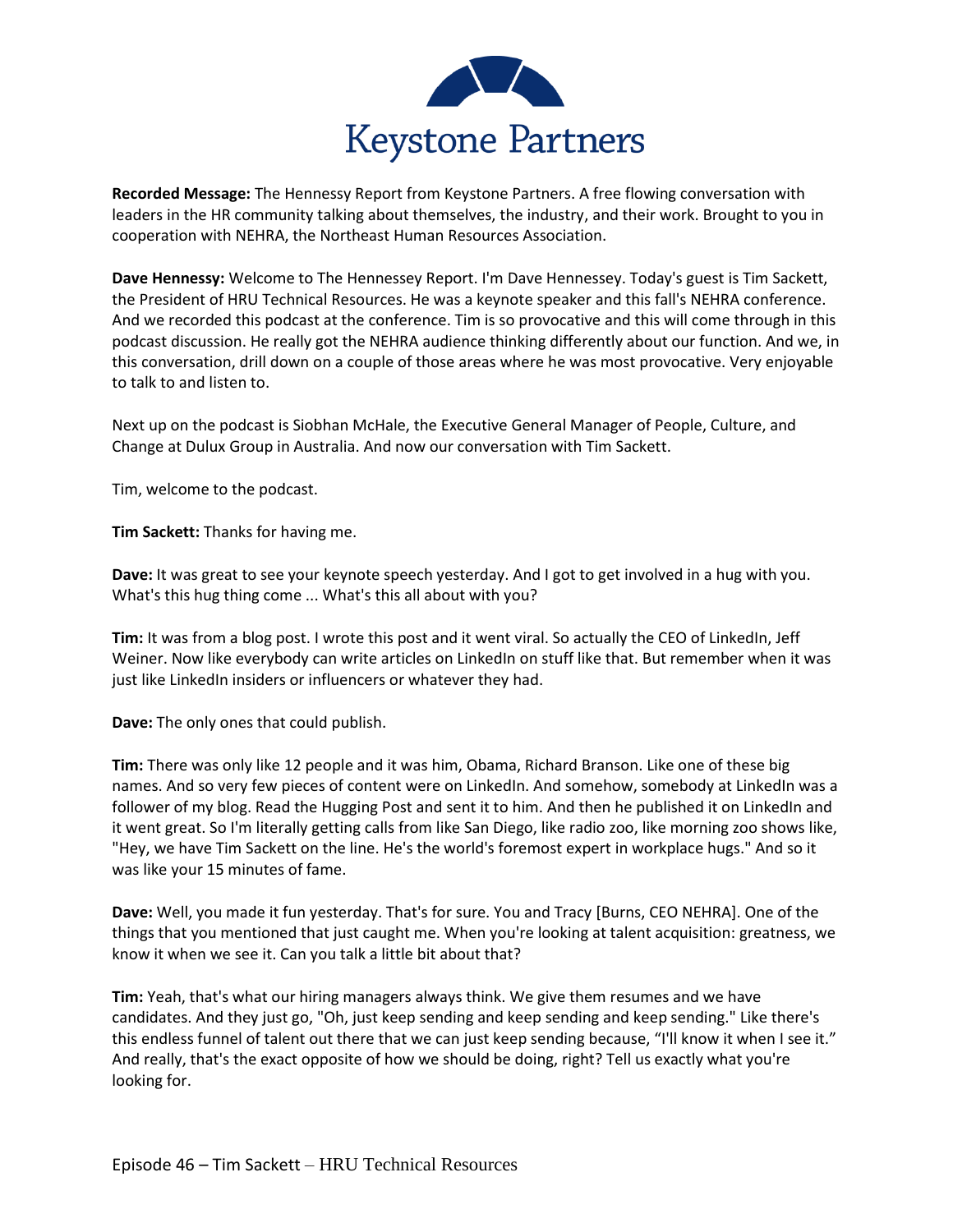

And I think primarily what happens though is because what they're looking for is really a mirror, right? They're looking for somebody like them. They have this image in their mind of what that might be. It's some of that built in kind of implicit bias that we have as well. And it's really everybody, right? We're more likely to hire the person that we're most comfortable with, right?

And so, when we start hearing those kinds of things. Like, "oh I'll know it when I see it," that should be a red flag for us go ... Hey let's break down the position of what we really need and then we will find you those things. Instead of going wait a minute, what's this thing? The reality is just a really big lie. In fact, Malcolm Gladwell had just launched his brand new book. And he talks about how we are predisposed to trust everything we hear.

So like if we're in an interview and I'm a hiring manager and you're telling me all this stuff, my predisposition is to first trust you. And what he found, and the research found is that we're really, really bad at judging and being able to determine if someone's lying to us. To really determine what greatness is, you better determine exactly what those kinds of things should be because we can't just see it. I mean someone might be super sharp and be really great in an interview and we go, "Oh, they're going to be great." No, you have no idea.

**Dave:** Right, right. We usually start the podcast to have our audience get a sense of who I'm interviewing and where they came from. As you look back on your life, is there a point you can think about, you look back on it now and say that really put me on a different trajectory. That was a real influential moment or time in my life that got me going in this path where you are today?

**Tim:** Oh completely. There's probably multiple, but I think the biggest one when it comes to why I'm here talking on a podcast, right? Or why I'm here at NEHRA. I was running talent acquisition for Applebee's. And so huge company. 125,000 employees, 2,000 restaurants. And we got bought out by another company. And so, there's a lot of transition going on. I had a headhunter call me about a head of TA position at a large health system in Michigan. My kid's in school so I was like, "Well, probably should make the jump, right?" I don't really want to move. You could see the writing on the wall down the road that there was going to be change, right?

So I went from a really young ... Like the average age of Applebee's was like 26 years old. They ... It was dynamic, it…

# **Dave:** The average age?

**Tim:** Average age of 125,000 employees. 26. But what that does is a lot of change. A lot of like just fast pace. When I went to the health system of a 10,000 employee company, the average age was 46. And so huge difference. And then also just from a dynamic…

# **Dave:** A bit of a culture shock for you?

**Tim:** Culture shock. The CEO, when I went to work at the health system, used to run HR when it was called personnel. And still had this belief that he knew more about HR than everybody else. And I was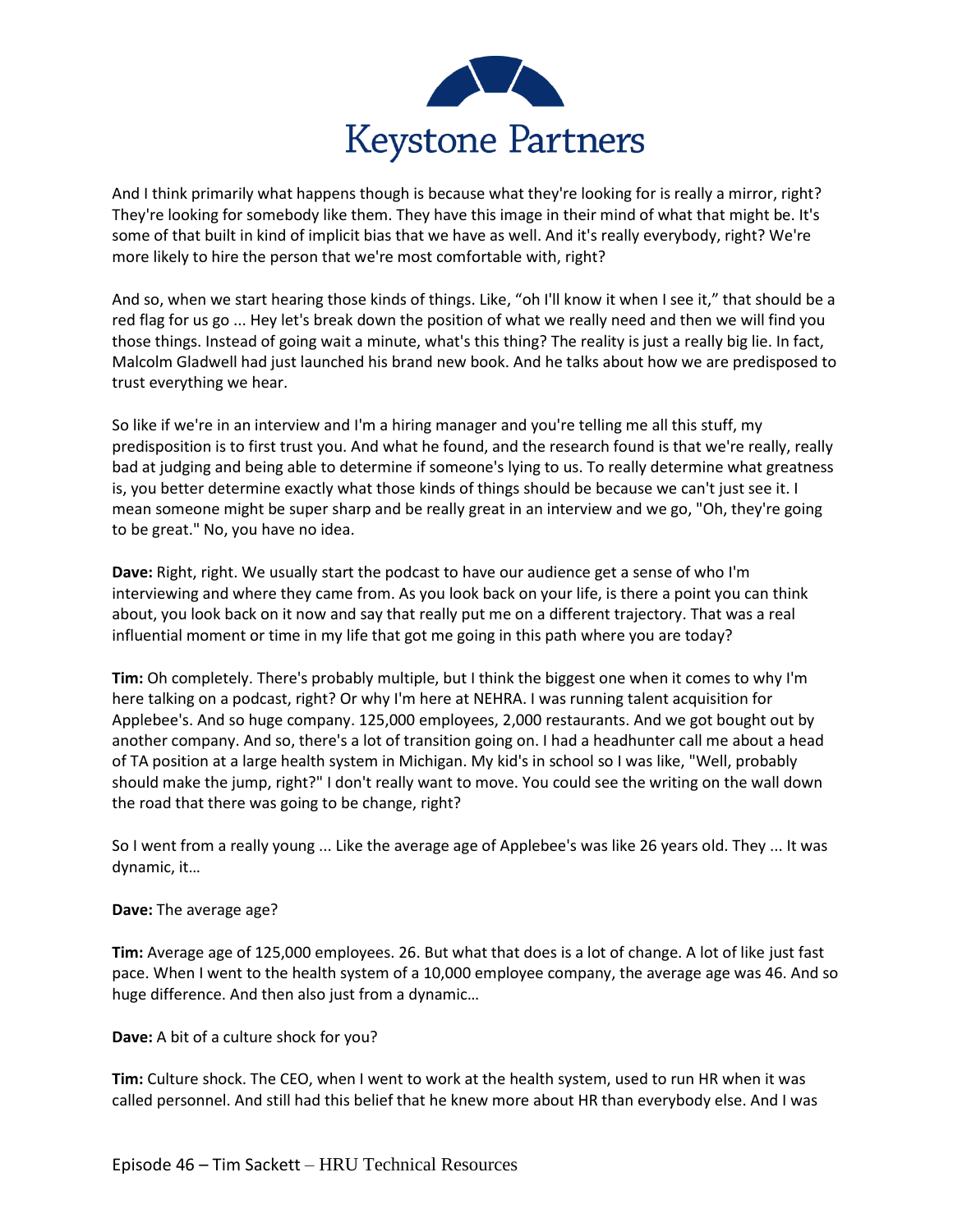

running talent acquisition. And I came in with a really dynamic kind of sense of what talent acquisition was. And so we didn't necessarily see eye to eye. So I'm sitting in this job, and it's one of those things where you instantly kind of know, I probably made a wrong decision, right? Like this is going to be tough. Not that I can't do it. I get along with everybody so I can make this work.

**Dave:** Right. You're adaptable and creative, right, right.

**Tim:** It was one of those companies where I sat next to the head of HR and my office were together. And I coach baseball. I have three sons. And I had told them through the interview process, "Hey, in the spring, I got to leave early a sometimes because I'm going to go do..." And he was very good. He was like, "Oh yeah, go, go, go. I mean no problem at all." He was a workaholic guy. So he would get there seven in the morning. Usually wouldn't leave until seven o'clock at night.

Well, what I didn't understand was all of his direct reports ... So there was about five of us. They would wait for him to leave at seven o'clock at night before they would leave. There was that culture. And so, when I started leaving like at 4:30 or 5:00 or whenever…

**Dave:** During baseball season.

**Tim:** …during baseball season.

#### **Dave:** Right.

**Tim:** The morning, they'd come in, they're like, "Hey, just want to let you know. You better be careful. You're going to get let go because you're not working hard enough." So I went right into his office and was like, "Hey, what's going on?" But it was that culture.

#### **Dave:** Right, right.

**Tim:** So one day I'm sitting there. I'm researching something on the internet and I find a blog in HR. And this is a decade ago. And there was very, very few blogs at that point. Let alone in HR. I didn't even know what it was. And it was Kris Dunn's *The HR Capitalist* blog. And I'm reading this and I'm like wow, this guy's writing on the internet like I ... I'm thinking in my head but in a political environment, I could never say this.

**Dave:** What kinds of things was he writing?

**Tim:** Like sometimes we allow the process to run us versus really understanding the business or all kinds ... I mean, and he writes in a very entertaining, snarky kind of way, right. On the blog, there was like an about him kind of thing and there was an email address. And so I just sent him an email. "Hey, I just want to say, I read your blog and I really like what you're saying. I don't know how many people read this."

**Dave:** Yeah, right, right, right.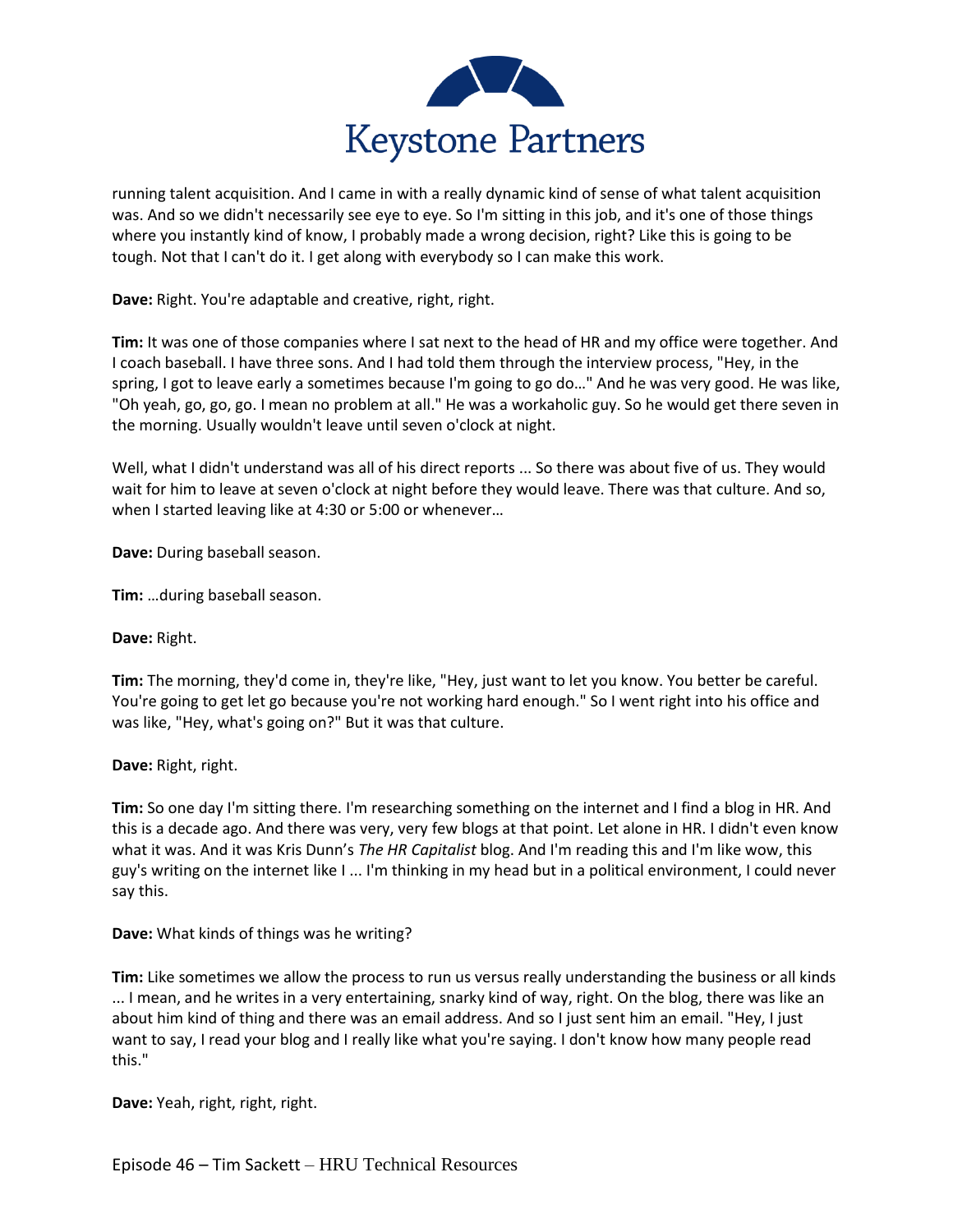

**Tim:** "I don't know how much feedback you get. And we're ... I mean we're best friends now so I...

**Dave:** So, you can say all this now.

**Tim:** Oh yeah, I tease him so bad about this. And he instantly replied back so now I knew no one read is blog, right? And so he literally sent me his number and call me. So I literally spent an hour and a half on the phone with him. And it was one of those things where instantly I'm like, "Oh my gosh, this is my brother from another mother." Right? It was a connection.

**Dave:** I want to do what he does right now.

**Tim:** We spoke the same language.

**Dave:** Right, right.

**Tim:** And so he said, "Oh, have you ever thought about writing?" And I'm like, "No. I don't consider myself a writer at all. Like I hated writing in college." Like I probably hadn't written since college. Besides emails. And so he goes, "No, you should really write. I have this new blog coming out called *Fistful of Talent* and it's multi-contributor and you only have to write once or twice a month." He's like, "So write me a couple of things." And so, I don't really know him yet. I got to show him I'm smart and I know HR. And I got chops.

So I did some FMLA, long, boring thing. And then I did one, because I had just left Applebee's. Every time you did something, you got a shirt or a jacket or a bag. Like logo gear, right?

**Dave:** Right, right.

**Tim:** Like it was constant.

**Dave:** Swag.

**Tim:** Constant swag. And so I had a closet full of swag. And my post was where does corporate logo wear go to die? Because it goes to Goodwill, but then you never see people walking around with like an Applebee's jacket with Tim on it, right? And so the gist of the post was I was on safari in Africa and some guy's walking at me, with my jacket on and I'm like, "Applebee's, Tim, that's mine." And so he goes, "Hey, always write like that. Never ever send me another FMLA blog. That's awful."

And so, for about two years, I got the Friday slot at *Fistful of Talent*. It was sold to me as Friday, people just want something to laugh at. Just make fun. Like have a good time with it. What they didn't tell me was in the blog world, Friday is the worst slot to have because that's where content goes to die. Because then the weekend happened and no one reads. And then Monday, it's all new content.

**Dave:** It's refresh, restart.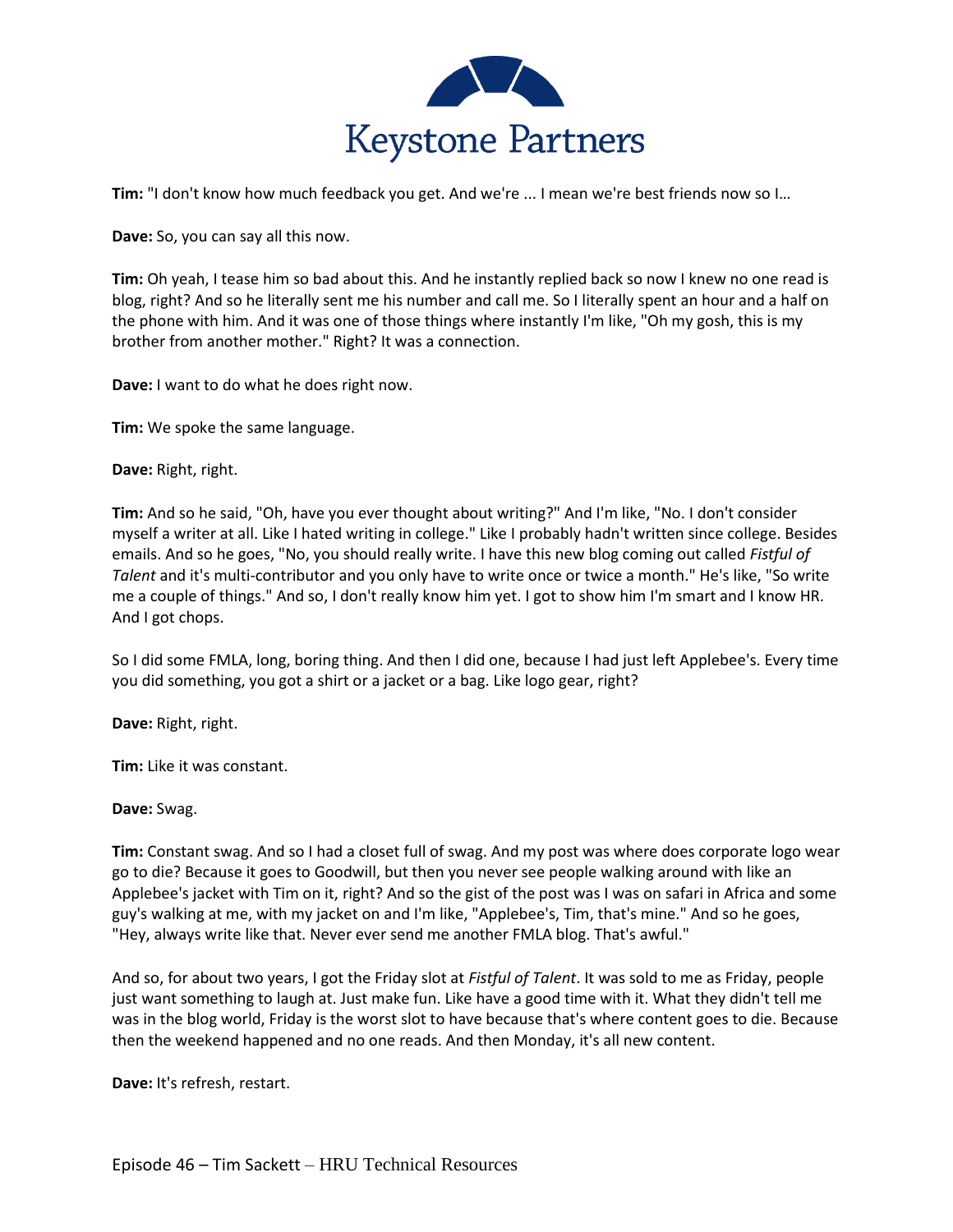

**Tim:** Yeah, you want to be the Monday slot. Because then you have all week for people to read. And they never told me that. I didn't know enough. So for two years, I'm writing on Friday and finally another friend of mine, Laurie Ruettimann who's going to keynote NEHRA next year.

### **Dave:** Oh great.

**Tim:** And she goes, "Tim, they're killing you on this Friday thing. You got to tell them to move you to Monday." And she explained the whole thing. And I was like, "Ah, come on Kris." But then Kris was like, "Hey, you have so much to say and you're so prolific as a writer, you just need to have your own blog. And so I still do both. Still write at *Fistful of Talent* about once or twice a month. But I write on my own blog every single day. Been doing that about eight years.

**Dave:** Right, right.

**Tim:** So yeah.

**Dave:** That's great. What are some of the great things going on in the recruiting function today that people might want to try?

**Tim:** Yeah.

**Dave:** What are some of the things that you're doing or your clients are doing that are just really effective strategies that maybe people weren't doing five, 10 years ago.

**Tim:** Oh God. Well, the biggest thing we talked ... And what we hear constantly is this artificial intelligence. And I think we hear a lot about it, but it's also confusing. I think we've gotten to the point with technology that ... And I'll say this conservatively, I can get rid of 90% of sourcers in the world and replace it with technology right now. You have really great sourcing software right now that sources better than almost everybody. And so, what you have is a very small number of really true, in the weeds, super geeky sourcers and I love those people.

But those are the people who really go out into the internet and find people, right? Like they really know how to find people. And then the most of the people that I find, like if I go into a corporation and they have 10 sourcers, I will say nine out of 10 are really just spending most of their day on LinkedIn sending InMails. That's not sourcing. I can have a bot do that. You have technology that will go out, look at your jobs, scrape your jobs, will then actually take your jobs, go out and actually source candidates.

You have another piece of technology, artificial intelligence that will actually screen those people lightly and find out if they're interested. And the next morning, a recruiter comes in and they have this ranked list of hey here's five people who are actually interested in this job. Spend time there. Right?

**Dave:** Right. So you speed up the process.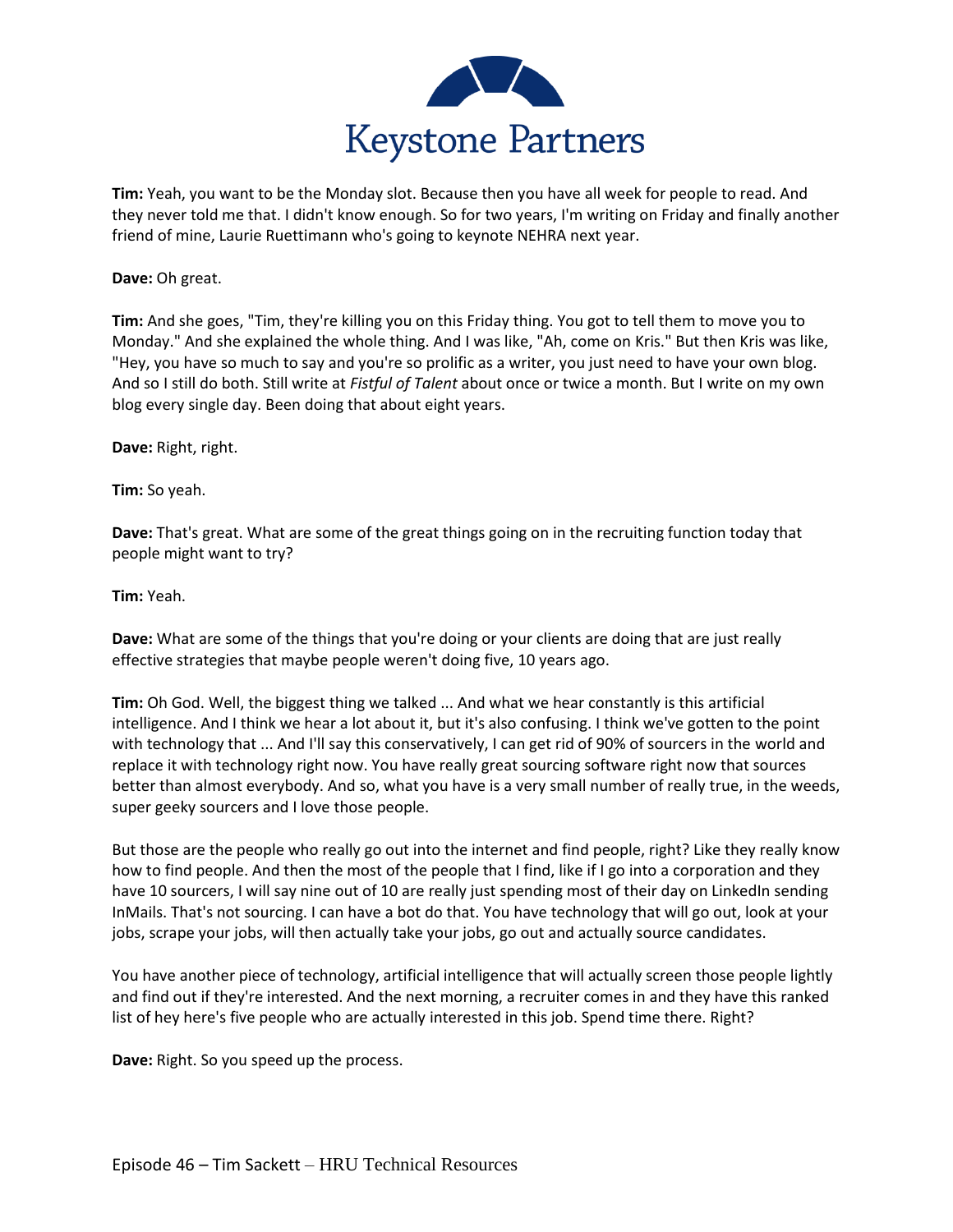

**Tim:** Now if I had that ... Oh my ... Well, speed it up. I mean if I have that, I don't really need the majority of sourcers unless I have one of those super sourcers.

**Dave:** What are the super sourcers doing? So if you want to be a super sourcer, what's your advice?

**Tim:** Yeah, I mean, they're building Boolean search strings that have 700 characters. One of the guys that I know, he'll literally go into like the U.S. patent office because he's trying to find like high tech, scientists, whatever that might be. And he builds searches that will go through these patents and find people that are doing this and then reach out and have these conversations. They're not like looking at databases. The real sourcing stuff is those people who are going out and saying, "Where are people on the internet that there are…nobody else?" They're going to the GitHubs or they're going to conferences. We're at a conference and if you dig into a lot of conference sites still, they'll say, "Oh, here's all the attendees."

And they're going through and looking at that. So if you know, "Hey, I'm looking for data scientists." And there's a data science conference.

**Dave:** It's almost like an investigative person, right?

**Tim:** For sure.

**Dave:** Somebody that can do the investigations.

**Tim:** Yeah.

And then have the ability to actually get those people to respond a little bit right. And then know when to hand them off to a recruiter. When we take a look at that, I would say over the next like three years, the role of a corporate recruiter is going to change drastically because of that. But again, much more focused on hey here's who to spend the actual time with.

**Dave:** Right.

**Tim:** And a lot of the stuff that we do now that is basically just reaching out to candidates to find out if they're interested, technology's going to do most of that.

**Dave:** Right. One of the things you said yesterday that struck me, you gave advice to the HR crowd. And you said, "See a lot of demos. See a lot of technology demos. Not just for recruiting. All HR technology." And I forget how many you said. It's hundreds of demos that…

**Tim:** I'll do about 150 a year now.

**Dave:** 150 demos a year.

**Tim:** Yeah.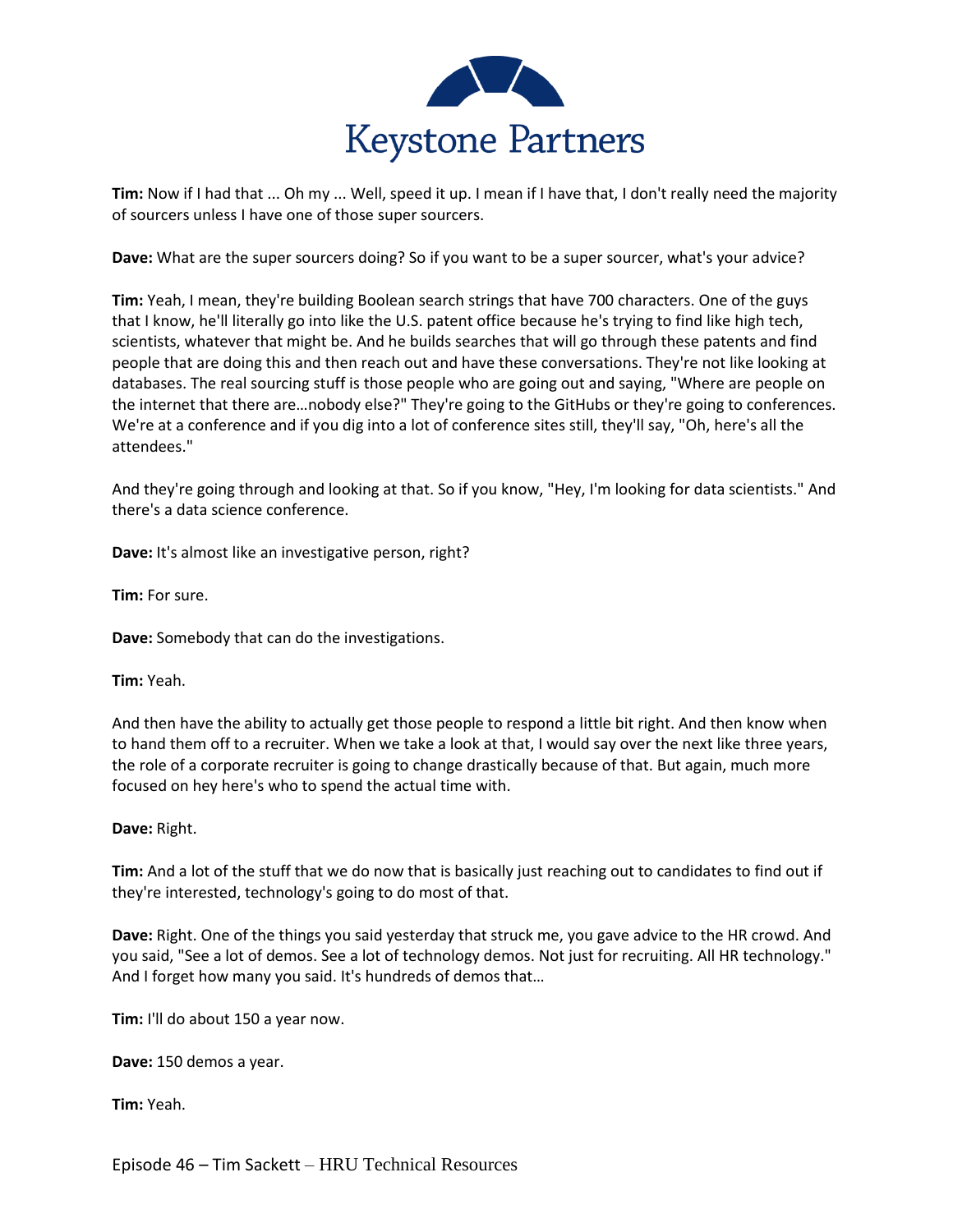

**Dave:** So this is a great opportunity for our listeners. What's the most exciting stuff that you've seen?

**Tim:** There's about 20,000 pieces of HR technology in the world right now.

**Dave:** 20,000 my God.

**Tim:** And most people, if you would ask them, they would say, "Oh 500, 1000, whatever." The landscape is so wide, so vast. And again, there's brand new pieces of technology coming into the market every single day.

**Dave:** Right.

**Tim:** So you have to take a look at the last five to eight years. The pain point in all of HR has been talent acquisition. So most of the money ... I mean billions of dollars every year have gone into talent acquisition technology, right? And so it's every part of that landscape from sourcing to trying to figure out how do we get better quality. All of the chatbot stuff. All of the AI stuff. Even scheduling software. Again, that's always a pain point for a lot of HR shops. We're the third party between a hiring manager and a candidate and how do we do all this stuff?

**Dave:** And we've got to get all these people scheduled.

**Tim:** And now there's completely automated systems that you just go set these two people up or set these five people up with an interview. And it automatically does it, you never have to deal with it. So there's just really cool stuff about that. I think on the data side though, people are understanding that within HR we have so much data. So we have like our core HR systems and we have our payroll systems and we have recruiting and learning and performance. And when you start to pull all of that data together and start crunching all of that data. It really becomes, they're doing a lot of prescriptive stuff.

Ultimate Software. I bought a piece of software about three years ago called Kanjoya that will literally predict when someone's going to turn over in your environment. And it's scary accurate. It's like 85, 87 percent accurate. Imagine a green flag, like there's no issue. Yellow flag, we're kind of concerned. Red flag.

**Dave:** Right, it's public information. It's information they have about the employees. But it's also public information, right? Like…

**Tim:** Scanning the environment.

**Dave:** I read that. It said something about if there was like a merger, acquisition, change.

**Tim:** There's all kinds of things that happen, right?

**Dave:** All sorts of stuff. Right.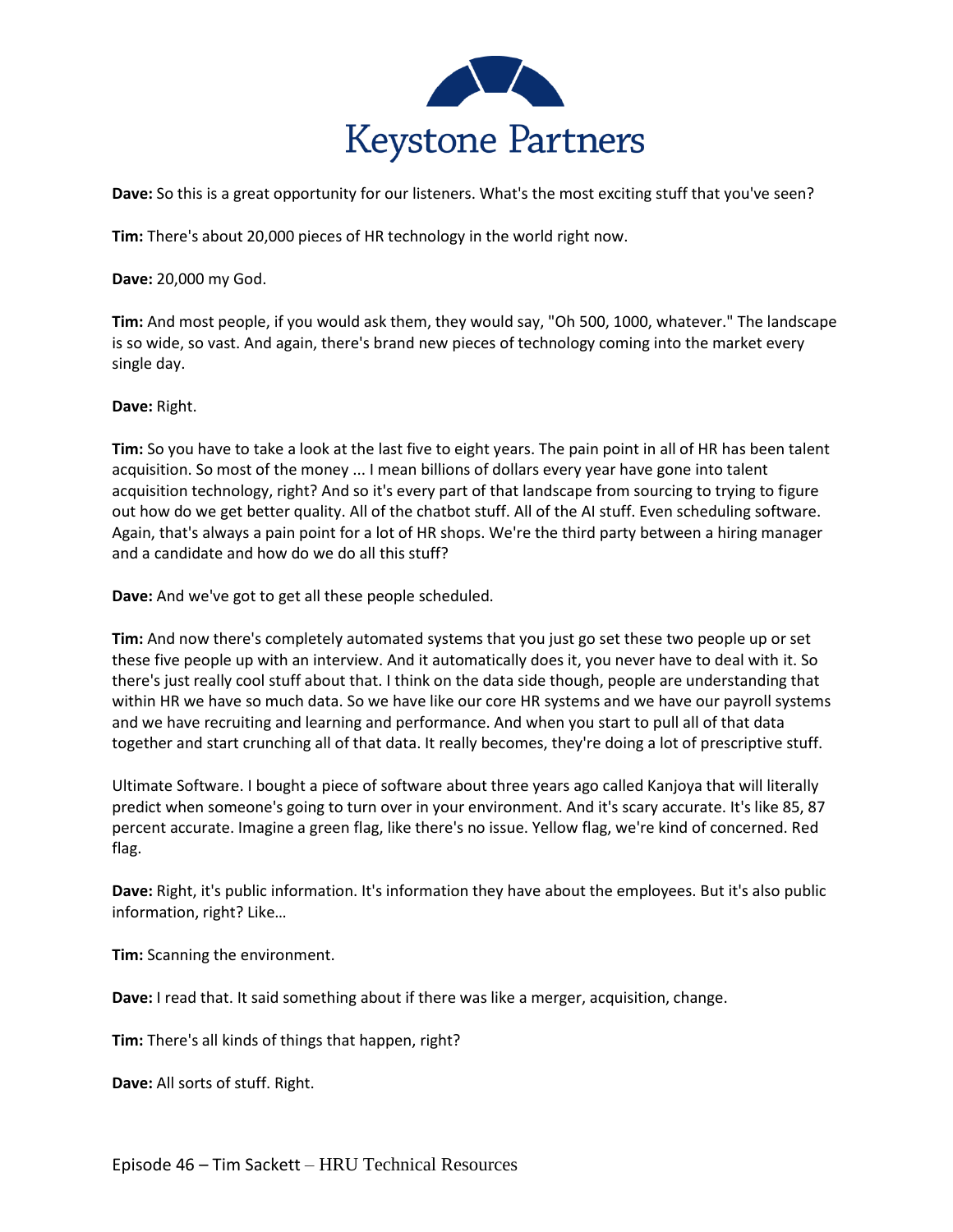

**Tim:** I mean literally it's thousands of data points that you come together. So as a human, you would never be able to comprehend all that. Think about when you change your LinkedIn profile, it's usually when you get a promotion or when you're looking to find a job.

**Dave:** So that would be a factor that adds into this.

**Tim:** So that pops up, right?

**Dave:** Right, right.

**Tim:** They're actually measuring all of the work product. So every email you send. You might just be having a conversation. Like let's say Dave, you and I were together. I'm frustrated with my boss. And I'm just sharing with you and we're going back and forth. There's certain things that would pop up. Now again…

**Dave:** It's a big brother-y through, right?

**Tim:** It is a little big brother. But again, it's a realization of this is all work product, right? The company owns all of this. And again, they're not bubbling up to a manager to say, "Oh, this person is talking about you." Right? This is all behind the scenes just saying, "Hey, by the way, David just turned red. In the next 90 days, there's an 85% chance that he's going to leave."

**Dave:** That is amazing.

**Tim:** So it allows us now to have like save strategies. How do we go out and make sure, "Hey, Dave, what's going on here? Let's have a conversation. Let's talk."

**Dave:** You bring the report. It says here, there's an 85% chance you're about to leave.

**Tim:** What they actually do is the software then actually prescribes what you should do. What you should be saying as a leader. Here's some of the conversations, you should be having.

**Dave:** Or questions, you can ask.

**Tim:** Based on the data, they can probably give some insights to why do we think this person might be leaving, right?

**Dave:** Right, right.

**Tim:** Do they feel like there's no potential for them to move up in the company. So let's talk about their career path. Or, do they feel like they had a big project that just got canceled and so they're kind of scared about their next move.

**Dave:** That is amazing stuff.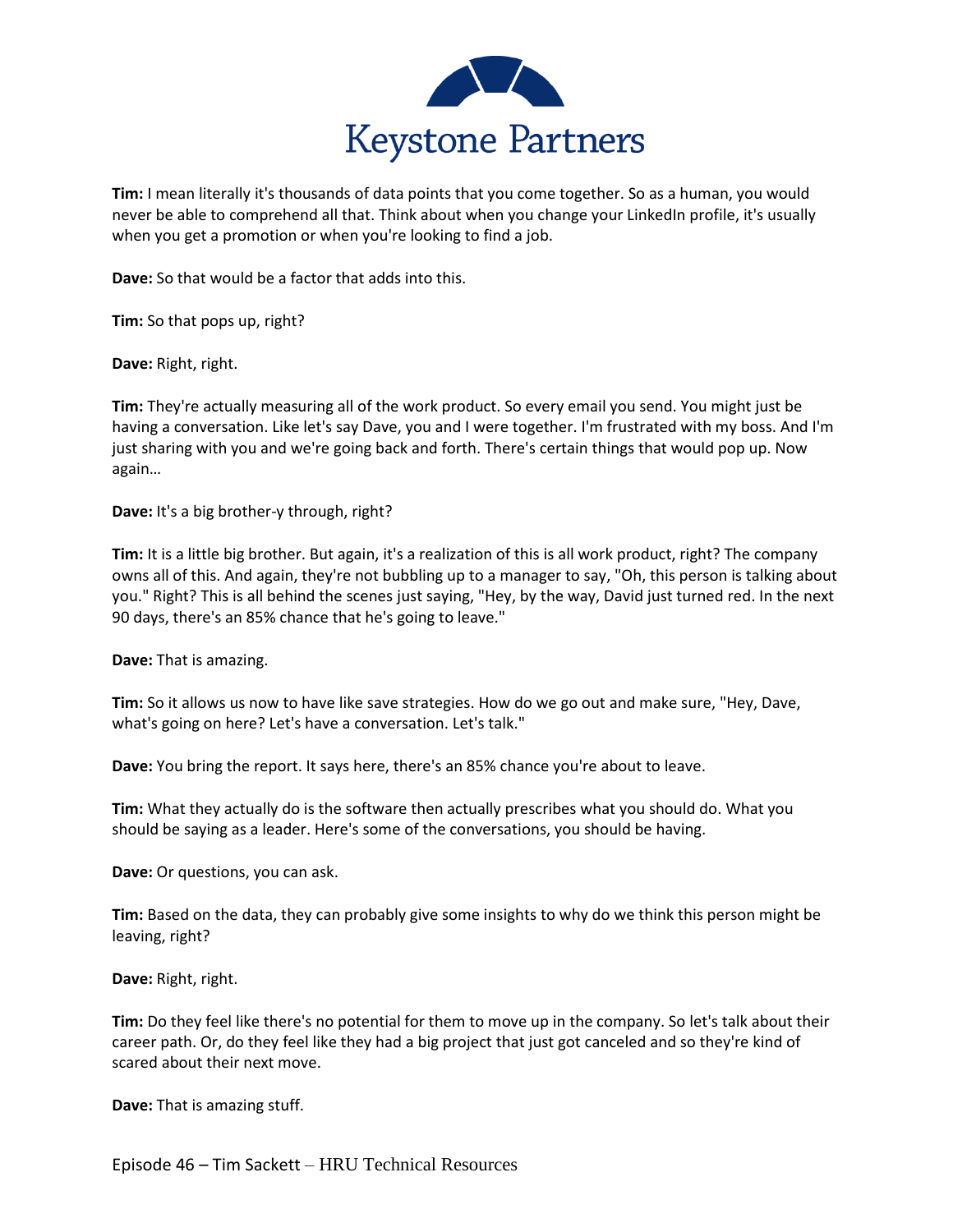

**Tim:** These software companies now have teams of PhD scientists that are doing this.

**Dave:** Can you give me one more, Tim?

**Tim:** AllyO is a piece of recruiting technology that I love right now. So it's A-L-L-Y-O. And what they found was ... When someone applies to a job. And let's say you have a job opening and 25 people apply. The normal recruiter, real human recruiter, will go through those 25 really quickly. They'll reach out to a handful. Whoever replies back then they'll screen and then those go onto the manager. And they'll go to the manager and say, "Here's the best people that applied." That's not really true, right? The only people that actually replied to me of the ones that I picked, right? So I already have my own biases that I picked. So I took 25 down to 10.

**Dave:** And these people replied.

**Tim:** Three people applied. I screened them and sent them to you.

**Dave:** Right, right.

**Tim:** What AllyO found was that if you actually take the human out of that, and have software interact with all 25, and go through the process. Out of those 25, you'll have a different set that comes back and they rank as well. And then you send those on. Again, it's a little bit faster because you're having technology do it.

#### **Dave:** Right.

**Tim:** 100% of the people got engaged. Which is a better candidate experience. So what they found ultimately was you need half of the actual candidates. So instead of 25, you could have gotten 12 and still found the great ... That same kind of level of candidate. And we always think as HR and recruiting people that we don't have bias. It's always the hiring managers. It's always everybody else. We have our own bias, right?

# **Dave:** Right.

**Tim:** We take a look at something and we might go, "Oh I'm not going to put that person because I know my hiring manager doesn't like gaps in resumes and that person has a gap in their resume. So we're not even going to contact them." But the hiring manager might look at that and say, "I don't like gaps in resumes, but that's the perfect one." Now the software doesn't look at that at all. And so, what I hear from a lot of like HR leaders and TA leaders is that they're like, "Well, we just need more candidates. We need more candidates." And what AllyO says is you don't need more candidates. You just need to engage with 100% of the people that want to ... Even those people that you think are completely not the person for the job. Still engage with them. Because you don't know how that might turn out.

They might go, "Oh my gosh. That was super cool that I know I didn't even fit, but at least they acknowledged me." The one thing every candidate hates is that black hole like this.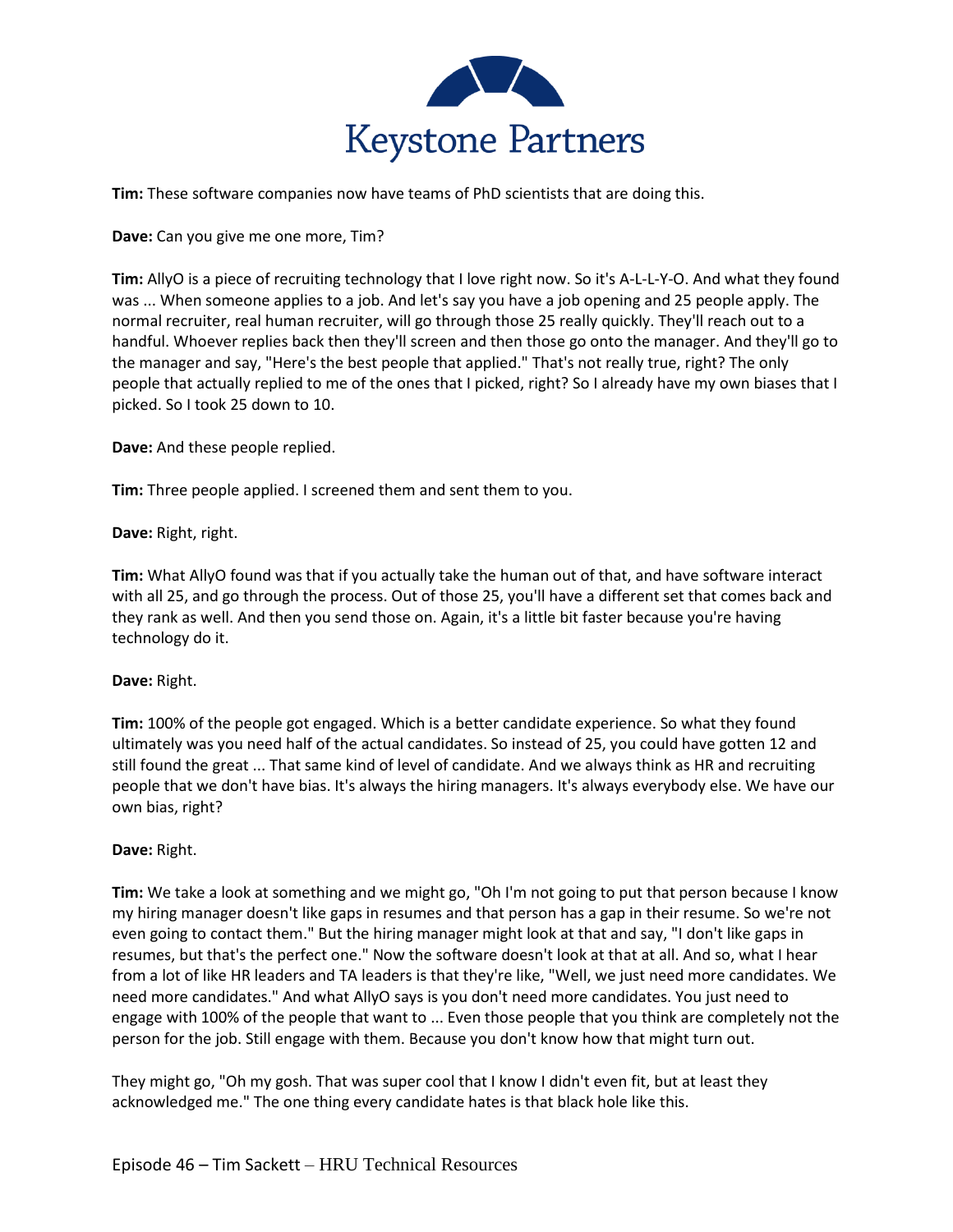

**Dave:** Tim, talk about your business. What you do when you're not blogging and speaking on the circuit and interviewing 150 technology demos.

**Tim:** Yeah. So I run an IT engineering staffing firm out of Michigan. We do national search. We have about 250 folks with the company. I think we have people in about 17, 18 different states right now. So we kind of go nationwide. And a lot of it is, is companies that take us with them. Right? So mechanical, electrical, manufacturing, quality, and stuff within the manufacturing environment. I mean, come out of the Midwest. So it's kind of some of that stuff.

We found that we do really well in that environment or our recruiters know that stuff really well. What happens is is you work with one company. And maybe they're based in Indiana, but they have plants in 17 different states.

**Dave:** Right, right.

**Tim:** And so then they go, "Oh can you find someone in Alabama?" Recruiting is recruiting. You can find people anywhere. So yeah.

**Dave:** That's great. The economy's been improving or growing for it seems like about 10 years. Right?

**Tim:** Sure.

**Dave:** For about a decade. In this market, in the Boston area, I'm having HR recruiters tell me there's unnatural acts happening in the recruiting world. Like where we're bringing people ... We have to pay them more than people that we already have for the same roles. I'm wondering what you're seeing with that. How does that impact the culture of organizations? The work you do?

**Tim:** Organizations have to be very careful right now, right? Because you can really get yourself in some trouble. I mean it's a fact that the market moves super-fast. Usually faster than your compensation team wants it to move. Doesn't matter. So if I have to hire somebody and that is making \$10,000 more than the rest of the team. I've got to make an adjustment to the rest of the team or I really put myself at an issue potentially of getting a lawsuit and stuff like that. So it is difficult. The thing that we see every single day, I have companies calling me saying, "We need to hire 50 IT people." And I'll say, "Awesome, great, can't wait to work with you. Let's go through all this stuff."

And we'll go through the normal like okay so what's the job and where's the location and what's the pay? And they constantly are trying to find a bargain. And I'm like, "How long have you been trying to find this people?" "Oh my God, all year." "Well, I'm not going to be able to find them either. I'm not a magician. I can't magically come up with a java developer that wants to make \$60,000 a year." It's not going to happen.

**Dave:** Sometimes there's just math involved here, right?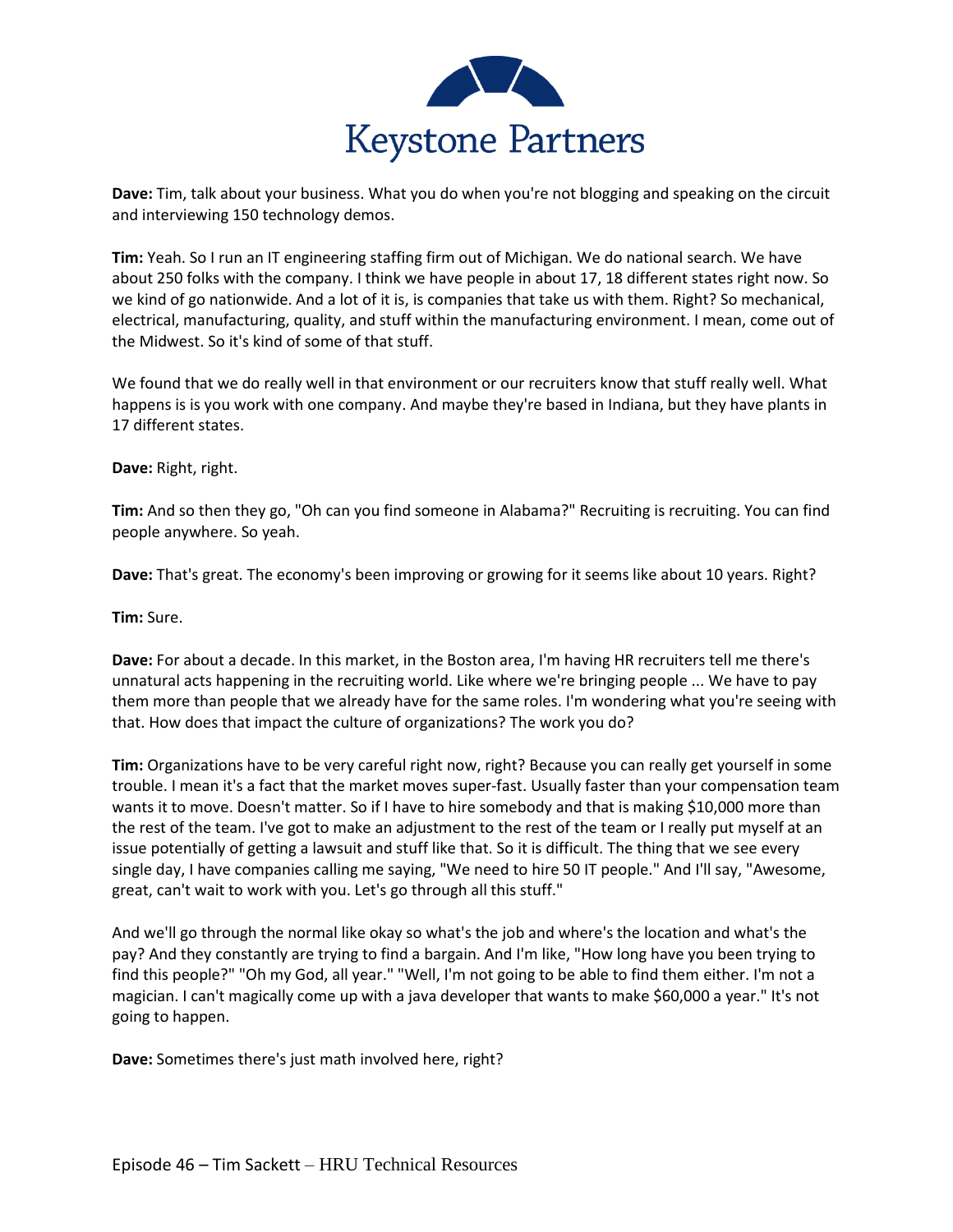

**Tim:** And think sometimes it takes us turning that business down for them to realize, "Oh crap." Because you're never going to find those people.

**Dave:** Right, right.

**Tim:** But a lot of the organizations are like, "We already built four or five and they're not senior enough. We need senior people." "Well, then you're going to have to pay for those." And it's just that realization that has to happen.

**Dave:** Can you tell the wheelchair story?

**Tim:** So when we started really measuring and taking what great HR look like or what those people that had great HR, what did they do differently than someone that was average, right? I think most people would take a look at HR and if you said, "Give us words that describe HR." One of those words would be "no." Right? Like no, you can't do that. No, you're wrong. No. Like it's just no, no, no, no.

And there's a negative reaction to that word no, right? And we found that the great HR people said yes. And so I always give an example of a hiring manager comes to you, right? So Mary's the hiring manager. And Mary comes in your office and goes, "I want to fire Alice." What are you going to say? Now let me give you some background on Alice, right? So Alice is a black female over 40 in a wheelchair that in the last five performance reviews have all been average. That's all you know. But Mary wants to fire Alice.

An average HR manager would go, "Yeah, no. That's not going to happen." A great HR manager would go like, "Yeah, right now. Let's go. Now before we go, I'm going to call the legal team because we're going to get an EEOC charge on this. But that's okay. We can fight this. We've been there before. We'll help you." And then that manager goes, "No, no, no, I don't want to go to court. Like come on." So then you go, "Okay, well here's how I can help you. Let's work together." But it's always about the yes brings them to you, right?

**Dave:** You know what cracked me up when you said it yesterday, "Don't worry. No, when you're in court, I'll be there cheering you on. I'll be in the gallery."

**Tim:** But it's the no versus yes. And people go, "Oh it's yes, but ... That's the same thing." And I'll be like, "I never said but. I said yes and, right?"

**Dave:** Right.

**Tim:** Again, the difference between saying no and having them go, "Oh, it's the same old HR."

**Dave:** Right.

**Tim:** "You're the same ... It's what I expected you to say. And I needed help right now. I need to get rid of this person. Okay, let's talk about this."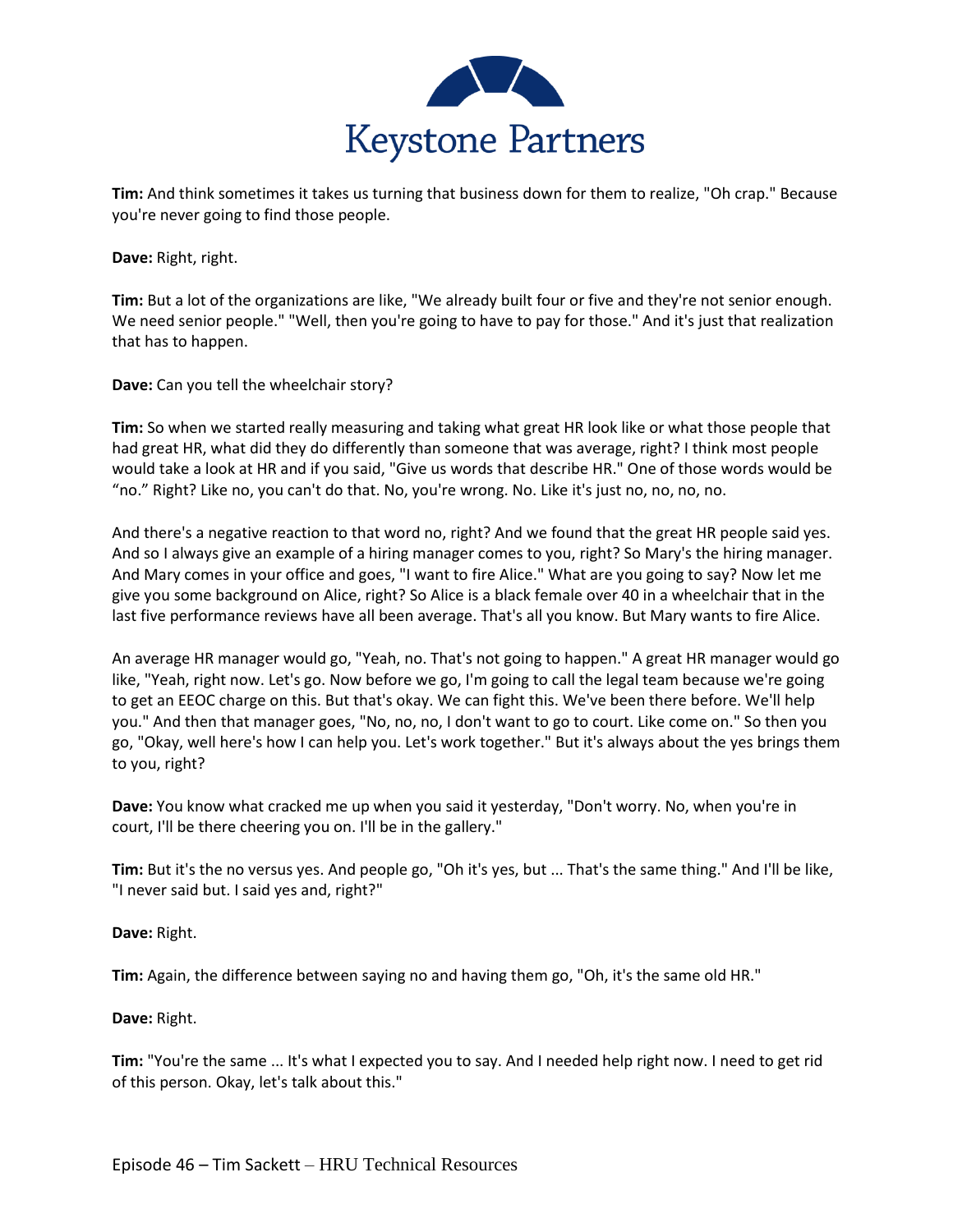

**Dave:** Yes, and.

**Tim:** My job in HR is not to eliminate risk. My job's to mitigate risk and advise of risk. And so I could sit there and say, "Hey, there's a 95% chance that we will get an EEOC charge. If you want to move forward on this, and the legal team and our executive teams are all on board."

**Dave:** That this is a right decision.

**Tim:** "Then we're doing it, right? I'm not going to stand in the way of this." My job is not to eliminate risk. It's just to advise of risk. Because I think when we try to act like we're the eliminators of risk is when we get that negative perception from our executives on HR. That's not our job. Our job is to go to them and say, "Hey, by the way, totally on board with what you guys want to do, understand probably 30% chance that that might ... This might go bad."

**Dave:** It was almost the close of your talk yesterday. And you talked about professional fear. How HR can help their team and people in the organization overcome that professional fear. Can you talk a little bit about what you mean by this and what HR leaders can do to help their organization deal with this in an effective way?

**Tim:** Yeah, I think one of those traits that great HR people show is like this level of fearlessness that we don't see out of normal people. And it comes across in the fact that they're probably willing to make a stand on some things. They're probably willing to get up in a meeting with cross functional kinds of leaders and speak their mind. They're not going to hold that back. The question I have is if you're an HR leader, how do you help your team understand that they can also do those kinds of things in a way that they shouldn't fear that they're going to lose their job.

So one of the things I've done with my own team is I would ask them to manage up to a person above me. Right? To like my boss or even my boss's boss, and send an email. But I would say, "Hey, before you send it, send it to me, because I just want to give you some feedback on it. But you're going to send it. You're not going to copy me. It's just between you and them."

And again, it could be just like, "Hey, I want to let you know about a project." or something like that. And you can't believe how fearful they are to send something to like the CEO or CFO or someone like that. Even though it might be something benign as just as an update on a project. They're still like, "Well, you should send this because I don't…" And you're like, "No, no, no, you need to send this. Right? And you need to send it in a way that they know that you're smart. That you're on top of it. Because down the road if your name comes up in front of that CFO for maybe another position or something like that, you want them to have a great you know what? I know Tina. Like she sent me this message and she seems like a smart gal and we should think about her."

So those are things, I think, that leaders can do. And we talk about that in terms of also kind of exercising influence and how do you gain influence as a leader. And part of that is just putting your team in those positions. Where they can let themselves shine and that you're not taking like the control of it.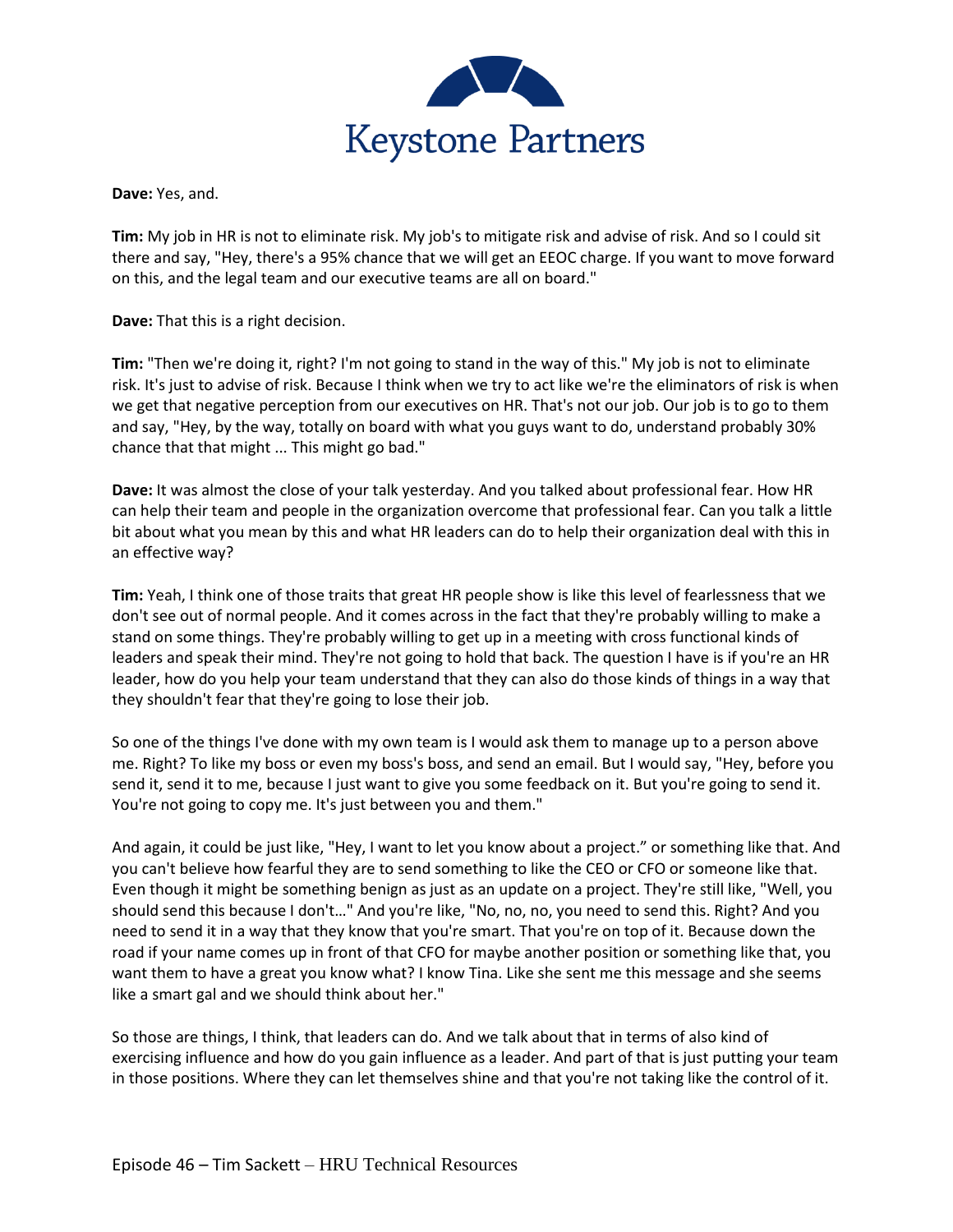

**Dave:** Right. I think you said something about failure?

**Tim:** Yeah.

**Dave:** Don't put people in places where they're going to fail. And failure doesn't breed good results, so find small ways to improve their confidence.

**Tim:** For sure.

**Dave:** Tim, we do this podcast in cooperation with NEHRA at Keystone. And we have the NEHRA Emerging HR Professionals Question of the podcast. It comes from Kristen Parsons. She's at Charles River Laboratory. She's a Senior Manager of Corporate Internal Communications. And she says, "What piece of career advice would you give to your younger self?"

**Tim:** Oh the one thing I think that we never want to do as young people. And I get a chance to go and talk at colleges and high schools a lot is that we want to try to do it on our own. We don't want to leverage our networks, especially with our parents. And the reality is, is you have to use every piece of your network that you can. I look at LinkedIn profiles of new college grads, and they'll have hardly any connections. They're just like, "Well, I don't know very many people professionally." And I'm like, "You just graduated from a school that has 40,000 people in it. Here's the message you send. Hi, my name's Tim Sackett. I'm a recent graduate of Michigan State University and I'm really just trying to expand my network." We love alumni, right? We love to connect with alumni and help alumni.

It gives us a great feeling. And so it's really building out that network. And also then using your mom, your dad, your grandparents, your aunts, your uncles. They have networks of professional people and they can connect you ... But we always want to try to do it on our own. And time and time again, almost monthly, I have conversations with young people that they're just like, "Well, my dad's a pipe fitter. He doesn't know anybody." Your dad knows hundreds of people who know thousands of people who like ... You really have to rely…

**Dave:** Yeah, you never know where it's going come from, those network, those connections.

**Tim:** You never know where it's going to go and never be scared to ask mom and dad for help. And we just want to do it on our own.

**Dave:** Yep. Well, it's been so great having you on the podcast.

**Tim:** Thanks for having me.

**Dave:** Thank you so much. How do we find what you write? How do we find your organization? Your company?